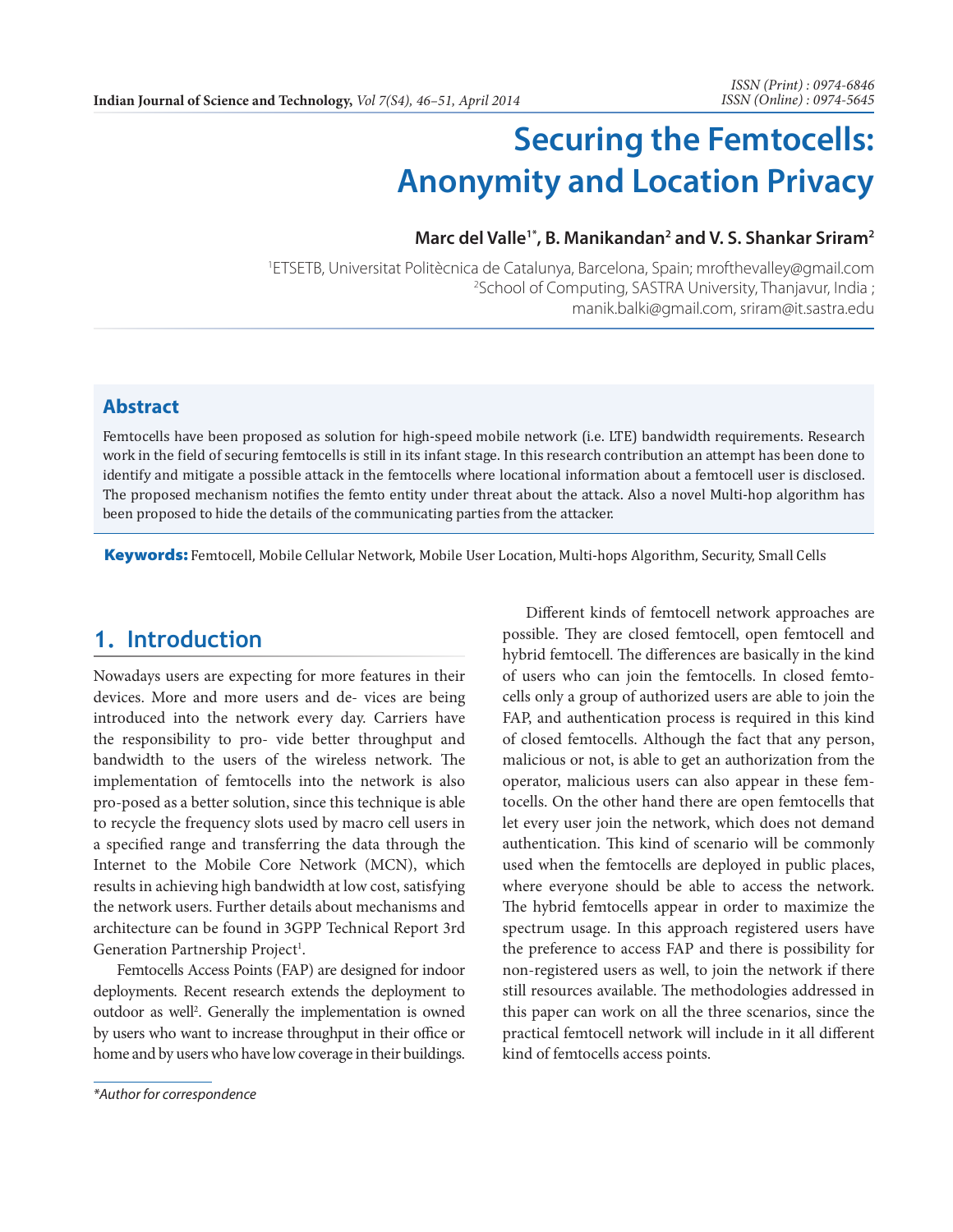Researchers mainly have focused on interferences between macrocells and femtocell network users. Other different scenarios have been proposed and various solutions are also available in the literature, regarding spectrum sharing techniques, misbehaving femtocells, user interferences, etc. In the security domain only a few concrete contributions have come from the research community. Malone et al.<sup>3</sup> demonstrated how an attacker can trace the packets in different femtocell, and then find correlation between femtocells traffic flows. One other contribution from DePerry et al.<sup>4</sup> had demonstrated how to hack a FAP.

This paper attempts to address security issues in femtocells from a different perspective. The security concerns addressed in this paper mainly focus on user location privacy and non disclosure of user identity.

The rest of the article is structured as follows; Section 2 summarizes the security issues identified in femtocells and introduces the possibility of new ones. Section 3 proposes mitigation mechanisms against those security issues in the form of two novel algorithms. After discussing about solutions we provide simulation results in Section 4. Section 5 concludes this paper and points out avenues for future work.

# **2. Security Threats in Femtocells**

### **2.1 Data Interception**

DePerry et al.<sup>4</sup> demonstrated an idea of obtaining data from femtocell users, by joining the FAP and getting all the packets on transit. The authors give a practical approach of how to record a voice call and read SMS going on in a femtocell. Furthermore researchers were able to clone a device by using the information given to the femtocell by the device. In their work authors conclude that femtocells have many security issues and are not recommended for deployment in the current scenario.

### **2.2 Packets Correlation**

A new security leak-age in femtocells network is presented by Malone et al.<sup>3</sup>. Rouge femtocells appear in this scenario, authors were able to identify each type of packet in the network by using these misbehaving FAP. With this knowledge an approach for correlating the packets in different femtocells is discussed. Both edges of a data transfer can be pointed out by the knowledge of ingoing and outgoing data in different femtocells correlation. In the same

work three different solutions are proposed: dummy traffic, IMEI/IMSI verification and requesting the user for the decision to join the network. The requesting process was figured as the better solution since the user had the choice for the decision-making. The other securing approach proposed is addressed to the user identity; the transmitting user information is disclosed by correlating the on-going packets. In Section 3.2 collaborative work of the femtocell users is proposed to provide anonymity by using a novel algorithm.

### **2.3 Location Acknowledgment**

User location privacy is ensured in the mobile network by using IMSI, which allows users identity to be secure. Using femtocell deployment, attackers could find a way of tracking the user since, Terayama et al.<sup>5</sup> location notification service is one of the new applications that FAPs are able to run. It is considered as a clear opportunity for attacker, who can disclose the user location to the attacker, by control-ling a single FAP. Furthermore by controlling geographically separated FAPs, attackers can be able to track user movement path by tracking the user joining along different femtocells. These scenarios represent a newfangled security issues for this devices. In Section 3.1 a countermeasure algorithm is proposed to mitigate these attacks.

Figure 1 presents the architecture which forms the basis of this investigation. As shown in the figure the attackers have gone one step forward and are able to hack femtocells remotely by using a backdoor entrance through internet network. An attacker might get access to the FAP, once accessed can be able to modify some lines of the FAP controller code. This modification would be able to reveal the backhaul traffic information to the attacker, which clearly represents security vulnerability in the FAP.



**Figure 1.** Remote femtocell attacking.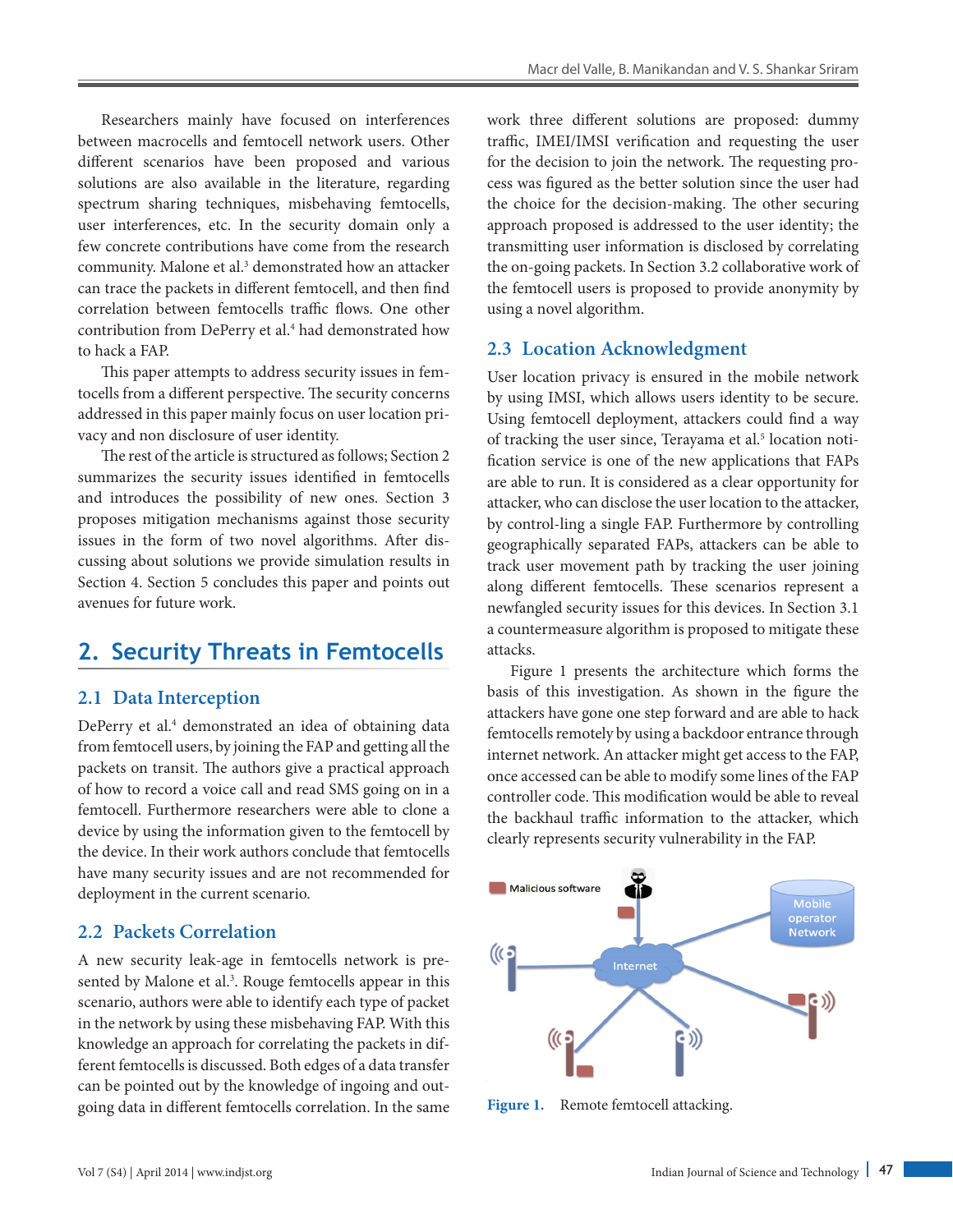# **3. Two Tiers of Security**

The two-tier security mechanism proposed are tracking notification which informs the user under threat about the attackers tracking move and a multi-hop algorithm that randomizes the packet flow thereby the origin of the packet is hidden.

### **3.1 Tracking Notification**

A traffic monitoring device in the backhaul connection is needed to analyze the packet flow between the device and the internet network. The analysis of the traffic has to be done by the FAP at same time it is computing new joining requests, and also all the data transfers. Since the amount of users in a femtocell is typically between 1 and 16 users, this increase of computational operations can be afforded by the FAP. In Figure 2 the algorithm block diagram is presented. Once handover process is over, by monitoring



**Figure 2.** Tracking detection flow algorithm. **Figure 3.** MhA pseudo-code.

backhaul interface FAP can decide about if user should join again. If after user rejoins same kind of packets appear in backhaul link, a pop-up message appears in the users device advising that its location might be compromised. Application like proposed by iSEC partners<sup>4</sup>, which attempts to refuse femtocell connection, can be run after that notification appears.

Attacker can use dynamic algorithm to reformat the data that is updated, packet will be forwarded to malicious users. The implementation of a learning algorithm as a part of discussed algorithm helps to trace malicious user packets. Papageorgiou<sup>6</sup> discusses about cognitive learning, an opportunity for FAP to learn from known attacks and point out new ones, appears if applying this algorithm. Further work is needed to adapt this algorithm to the proposal made in this article.

## **3.2 Multihops Algorithm (MhA)**

To provide privacy to the sender this algorithm ensures that each packet sent is scheduled to travel in between the same femtocell users before going out to the Internet. These operations will be made totally in random; FAP is in charge of calculating next destination node by using a random function. In Figure 3 pseudocode approach for developing this algorithm is proposed, there is no need for any extra hardware to run this algorithm.

Tstamp value has to be generated in random by the sender attending to the bounds fixed by Tmax and Tmin. These parameters are defined as the maximum and minimum timestamp values, and they vary according to the packets supported on the network, and its performance. Possible values are given in Section 4 on this article. The FAP which has the responsibility for the synchronization of all users, and listing the available users connected

```
1<sup>1</sup>#Define Tmax
21#Define Tmin
31Tstamp=rand(Tmin, Tmax);
4<sup>1</sup>while (Tstamp!=0) {
51list []=Listing all users;
61i = rand(0, length(li st));7<sub>1</sub>Send packet to list [i];
8<sup>1</sup>wait (Same packet Rx);
91Refresh Tstamp;
10<sub>1</sub>\}11<sub>1</sub>Send packet to Internet;
```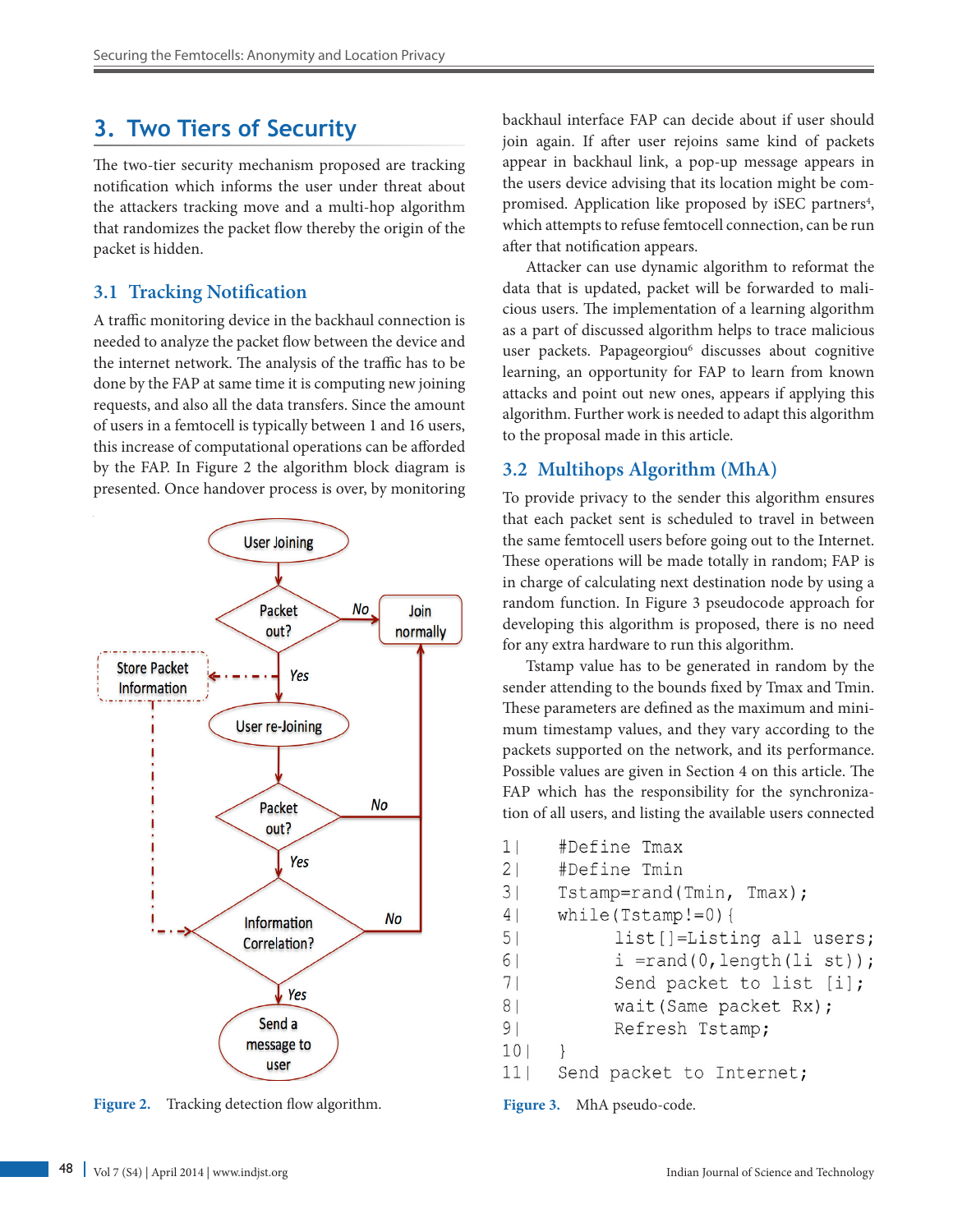to the femtocell. Further this non disclosed table will be stored in the FAP. Other users in the network only have to send back the packets to the FAP in order it can go on with the algorithm.

# **4. MhA Simulation**

NetSimTMv.<sup>7</sup> is the software tool used to evaluate the performance of the proposed algorithm. All the configuration parameters described below can be modified with this software. For performance evaluation, the packet average number of reflections and average time spent in the femtocell are measured for different Tstamp values. At the end of this section discussion about the results is provided.

### **4.1 Simulation Settings**

#### *4.1.1 Network Parameters*

Only one femtocell is considered for the simulation. Alcatel-Lucent 9361 home cell v2 is used as model for the FAP. The femtocell includes 15 users inside its radius coverage, which is 25 meters. During the simulation period all users remain inside the femtocell since when staying at home or office users will not move out for long time periods. GSM is proposed as the cellular standard protocol. No indoor path-loss model is proposed since in real time traffic a packet retransmission might not be feasible. A summary of the simulation parameters is presented in Table 1.

### *4.1.2 Packet Transmission*

Channels are created by distributing all the available bandwidth in same-width slots. In order to reduce the delay on account of channels set-up a preallocating channel method is proposed. Therefore the FAP is in charge to previously assign each user a channel for sending the reflected packets.

#### *4.1.3 Time Stamp Ranges*

According to literature a phone call can handle a delay time up to 400ms. As presented by Rath<sup>7</sup> time spent for a packet to travel through internet is 200ms. Since the packet has to travel throughout the MCN some guard time should be kept. With these considerations two different time stamp ranges are proposed and simulated. First Tstamp is randomly selected between 10 and 30 milliseconds, then an extended range up to 60 milliseconds is used.

#### **4.2 Simulation Results**

Simulation results are presented in this section, in Table 2 and Table 3 direct results obtained from the simulations are presented. Probability density functions (p.d.f) are graphed in Figure 4 and Figure 5. Sim1 and Sim2 are used to refer Tstamp=(10,30) and Tstamp=(10,60) simulations respectively.

#### *4.2.1 Average Number of Reflections*

The mean number of reflections in Sim1 is 4 and in Sim2 7. This means that by doubling the Tstamp we can achieve a little bit less than the double of reflections. Furthermore in Figure 4 can be appreciate that in Sim2 the probability density function is flatter, which means that the number of reflections is more random than in Sim1.

In Figure 4 can be seen how for Sim1 the probability to have more than 5 reflections decreases really fast. While for Sim2 the probability decreases softly, providing higher values for more than 8 reflections. As expected, in terms of number of reflections, best choice will be the

**Table 1.** Simulation parameters summary

| <b>Network Parameters</b>               |           | <b>Demand Generation Parameters</b> |                 |
|-----------------------------------------|-----------|-------------------------------------|-----------------|
| Cellular Protocol                       | GSM       | Voice packet size                   | 300 bytes       |
| Number of users                         | 15        | Voice packet generation             | $20 \text{ ms}$ |
| <b>Mobility Parameters</b>              |           | Voice data rate                     | $13.3$ kbps     |
| Restricted inside<br>femtocell coverage | 25m       | Underlying data rate                | 270 kbps        |
| User speed                              | $0.5$ m/s | Ongoing calls                       | 4               |
|                                         |           | <b>Tranmission Parameters</b>       |                 |
|                                         |           | Listening bands                     | 1900 MHz        |
|                                         |           |                                     | 850 MHz         |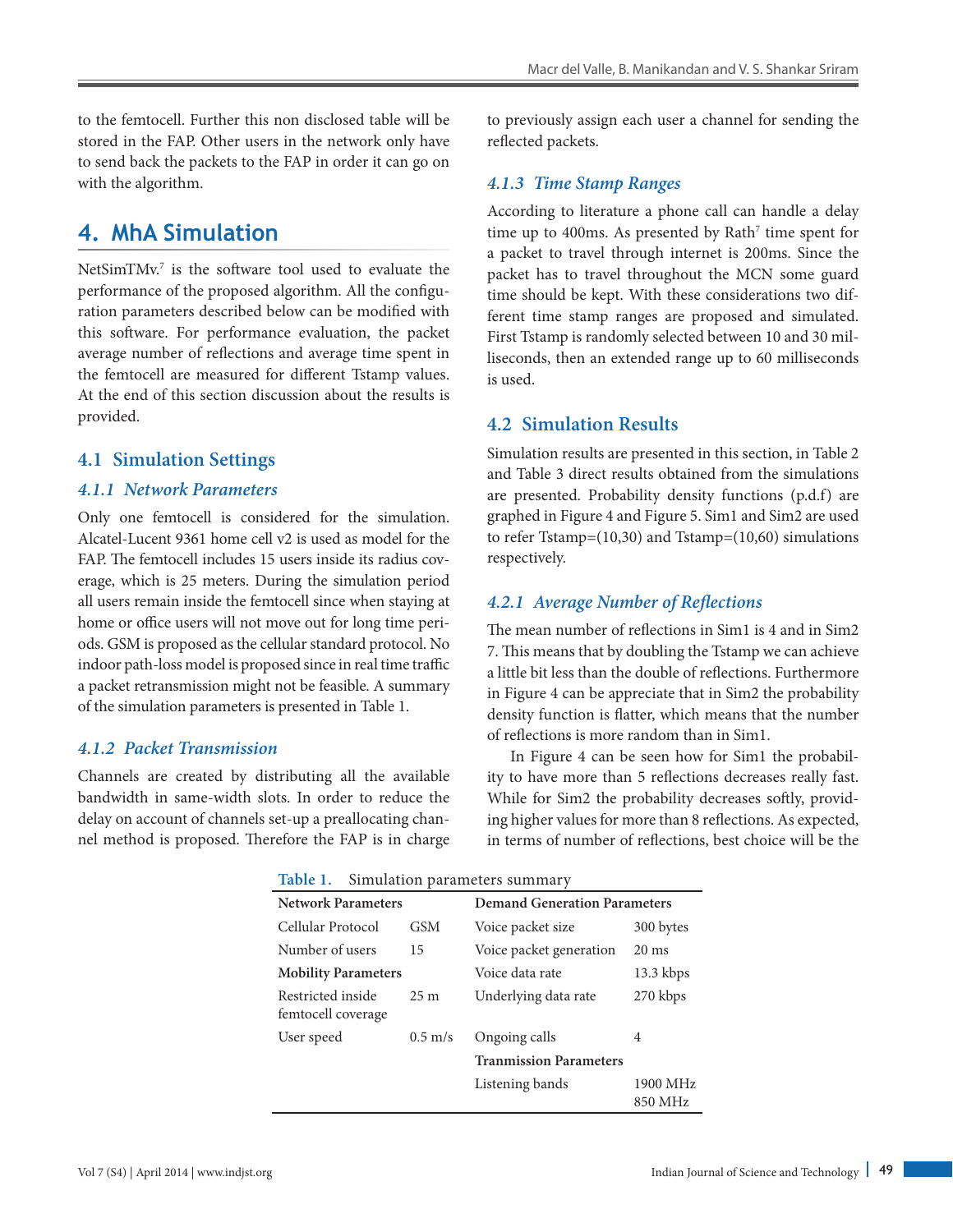**Table 2.** Number of reflections

| $Tstamp = (10,30)$ |        | $Tstamp = (10,60)$ |        |  |
|--------------------|--------|--------------------|--------|--|
| Records            | 8919   | Records            | 6067   |  |
| Mean Std           | 4.0189 | Mean Std           | 7.6949 |  |
| Std. Dev.          | 2.3289 | Std. Dev.          | 5.2575 |  |
| Minimum            |        | Minimum            |        |  |
| Maximum            | 13     | Maximum            | 26     |  |
| Median             |        | Median             |        |  |

**Table 3.** Time inside the femtocell

| $Tstamp = (10,30)$ |         | Tstamp = $(10,60)$ |         |  |
|--------------------|---------|--------------------|---------|--|
| Records            | 8919    | Records            | 6067    |  |
| Mean Std           | 12.9382 | Mean Std           | 22.8935 |  |
| Std. Dev.          | 5.9170  | Std. Dev.          | 13.7755 |  |
| Minimum            | 0.5200  | Minimum            | 0.5400  |  |
| Maximum            | 28.1800 | Maximum            | 57.2900 |  |
| Median             | 12.3800 | Median             | 20.3100 |  |



**Figure 4.** Number of Reflections p.d.f



**Figure 5.** Introduced delay p.d.f

largest range for Tstamp values. Further work is need to find out which is the number of hops needed to ensure that an attacker can not point out the sender user.

### *4.2.2 Average Time Spent in the Femtocell*

As discussed above in terms of number of reflections scenario of Sim2 is better. In this section we analyse the delay introduced since it is the main drawback of the proposed algorithm.

By observing the mean it is clear than by doubling the Tstamp range we are not doubling the time inside the femtocell. In Figure 5 can be seen graphically how the probability of getting low delays in Sim2 is not so distant to the obtained in Sim1. If we analyse the delay obtained in Sim2 it can be calculated than in 90% of the cases a delay under 43.7 ms is introduced. This delay could be afforded by the proposed network architecture.

With the obtained results it can be concluded that the largest Tstamp range is a better choice. Moreover the algorithm will become more robust if the delay is increased, but the relation of this increase is not lineal since the robustness rises faster.

# **5. Conclusions**

In this article we have proposed a new attack scenario, where attackers are able to control more than one femtocell. We have analysed the different existing problems and proposed new attack which disclose user location. Alerting the user who is under treat has mitigated this attack. Algorithm for providing femtocells users anonymity is proposed as a new way for fighting this already discussed, security issue. The values for the variables in this algorithm have been proposed, simulated and discussed in a friendly environment.

Implementing both proposed solutions in a real network seems to be the next step in the path of securing femtocells. Also, as commented, further work is needed in tracking algorithm to make it learning-capable, which allows following attackers improvements.

# **6. References**

1. 3GPP Technical Report 3rd Generation Partnership Project; Technical Specification Group Service and System Aspects; Security of H(e)NB; 3GPP TR 33.820 V8.2.0; 2009 Oct.